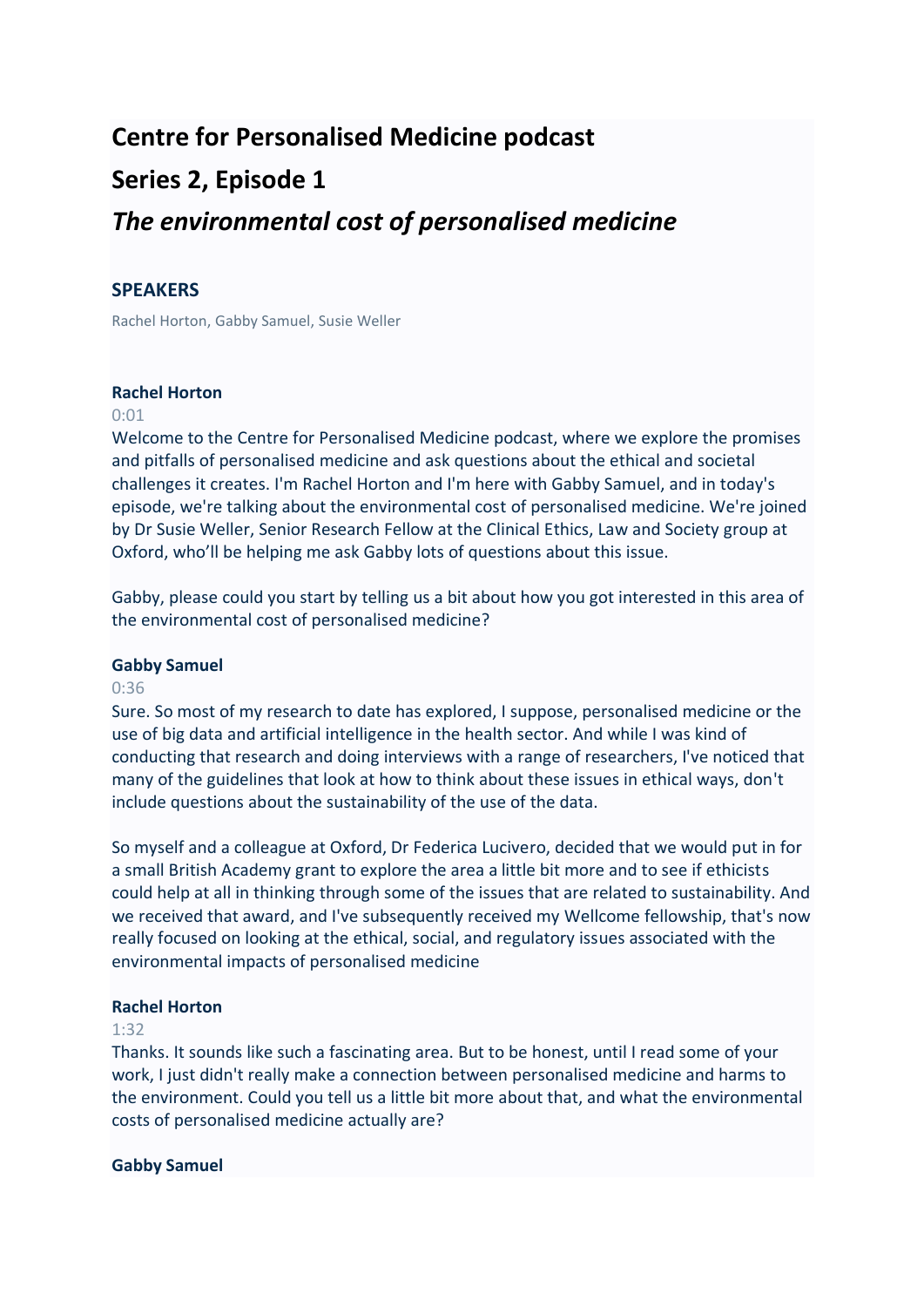#### 1:47

Of course. I mean, it's not a connection that most people make at all. And I mean, there are a range of environmental impacts, but I suppose my research has focused more on the data side. So I'll just talk you through the environmental impacts associated with the data.

So personalised medicine, or some aspects of personalised medicine require the storage and collection and processing and subsequent analysis of large amounts of data. Now data is often… or the digital is often seen as something that's virtual. So if you think about the metaphors of data, data is stored in a cloud, which seems very immaterial, or you think about data streams, but actually data has physicality. And that physicality is associated with where the data is stored in data servers, which contains hardware, it contains cables, you know, large physical computers. And this has an environmental impact in terms of when you're running the data through this, this hardware, there are carbon emissions, but also in terms of like where the data centre has been set up?

So the hardware requires a lot of cooling. So there's a lot of water consumption that's related to data centres, data centres are often located in quite cold climates to try and decrease the need for cooling. But there are other biodiversity issues as well. But then there's more than just the carbon emissions that come from the use of the data. But also in terms of the mining, you need a lot of minerals to develop the data centres and the data servers and to manufacture them. So there's a mining impact as well.

And then there's a manufacturing impact. And there's a lot of carbon emissions from this, but also the development of toxic chemicals and hazardous waste from those processes, right through the lifecycle to what's called E waste, which is electronic waste. Only about 20% of E waste is regulated and the other 80% is not, so often it will be reused, perhaps in lower to middle income countries, but eventually will land in kind of like E waste dump sites. You'd see people coming in in an unregulated format, using acid baths to try and extract the minerals to try and go on and sell. And there's been a huge amount of research here that's explored the public health impacts for these individuals and the environmental impacts in terms of carcinogens being released into the environment, you know, 10 to 20 times the regulated allowed doses for these kinds of chemicals. So there's a whole range of environmental impacts that come from personalised medicine. And it's about kind of thinking about these issues, knowing that personalised medicine only uses a subset of the great digital infrastructure, and how we kind of think through those issues.

#### **Susie Weller**

## $4.23$

Oh, that's really interesting. So I'm just wondering how much data the personalised medicine projects collect.

#### **Gabby Samuel**

## 4:28

We don't have enough data to look at personalised medicine projects because the environmental impact of personalised medicine hasn't been on the radar. In fact, you know, we know that sustainability has become much more of an issue in the last 10 years. So there are a few projects we can kind of look at to kind of gauge the idea.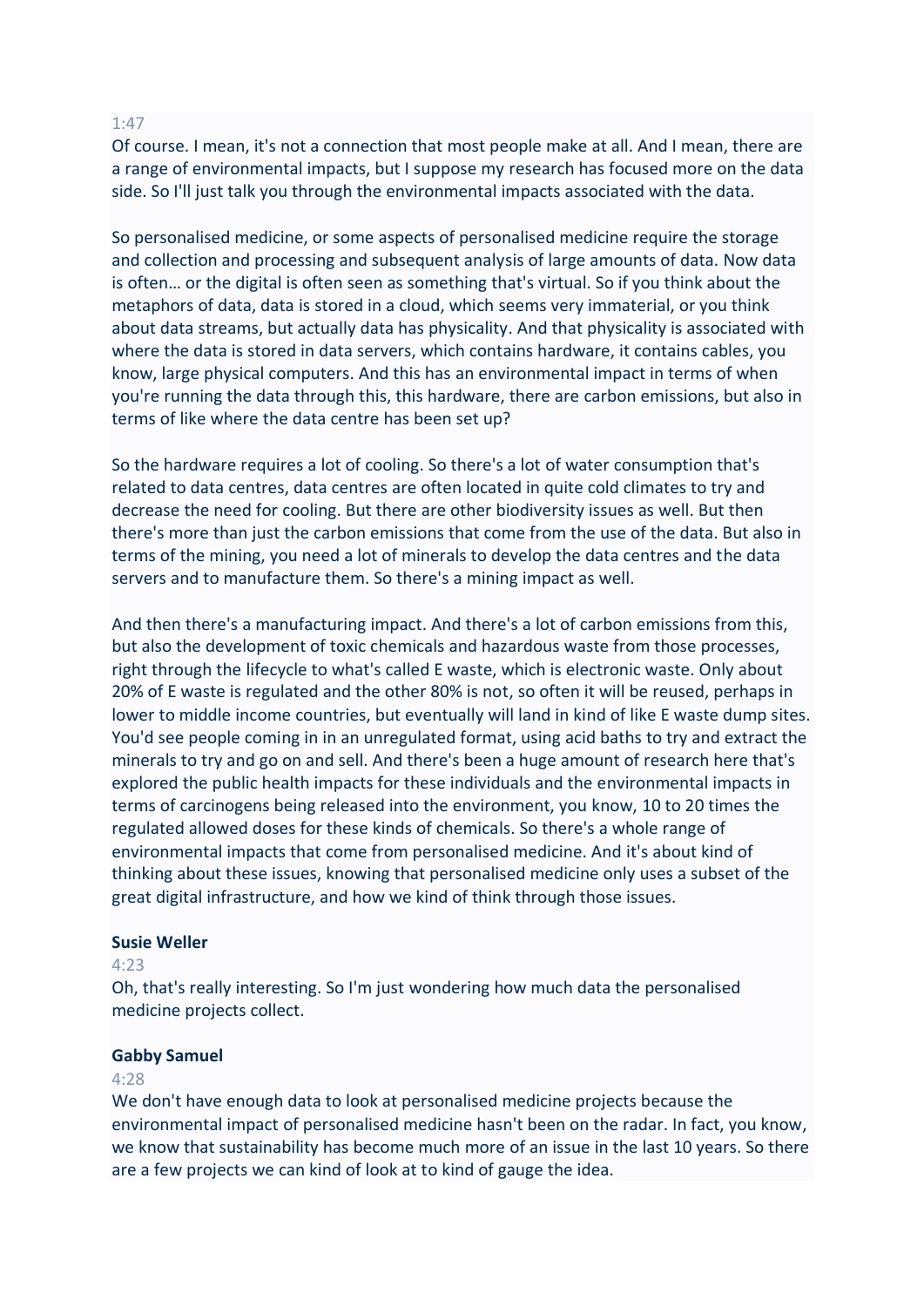So, UK Biobank, which stores health data on 500,000 participants in regards to their genomic data, other health data and sometimes neuroimaging data, says that in the next few years, it will require about I think, 15 petabytes of storage. And that's just for collection and not for analysis. Because Genomics England says that the 100,000 Genomes Project in the UK, their project equals about 21 petabytes, which I think is equivalent to 40,000 years worth of listening to music. So it's quite a substantial amount of data!

And then there's been some really interesting work that's come out of Cambridge University recently, they've tried to calculate the carbon emissions associated with running genomics wide association studies. And they've said that with if you're just looking at one trait, it's the equivalent of driving a car 100 kilometres. So that's context-specific - it depends on the data centre you're using, the type of electricity that you're using and powering, whether it's renewable or not. But it kind of gives you an idea of the type of environmental impacts that come from these types of studies.

#### **Rachel Horton**

#### 5:54

It sounds like there's an enormous amount of environmental cost behind something which doesn't obviously seem like it's going to have that environmental footprint. So it sounds like data use is a really big aspect of this. But are there other environmental costs to personalised medicine, too?

## **Gabby Samuel**

## $6:10$

There's a lot of other costs. And in fact, most of the research, if we're thinking about the environmental impacts of medicine more broadly, has focused on these other environmental impacts.

To give you an example, I've been doing some work with biobanks. So biobanks collect and process patient or participant samples, so blood or urine samples or saliva, and they then store those in very low temperatures for long periods of time. And they're stored in low temperatures to ensure that the quality of those samples is maintained, so that we can use them over a long period of time. But to store in their minus 80 degree freezers is incredibly energy hungry. And we need, you know, hundreds of freezers, hundreds of freezers to kind of store all of these samples. So think about UK Biobank, and it has 500,000 samples that it needs to store in this huge freezers, which again, needs to be in rooms that are cooled, which require more and more energy.

So there's a lot of work that's kind of exploring, can we increase the temperature of those freezers by 10 degrees from minus 80 to minus 70, because that has an offset on how much carbon we can save. There's a lot of tests at the moment, we're a bit worried about whether that will affect the quality. So we're just at that stage of thinking about these issues and trying to think about ways forward. Other environmental impacts have less to do with personalised medicine, but just generally in terms of research, so research labs have huge environmental impacts.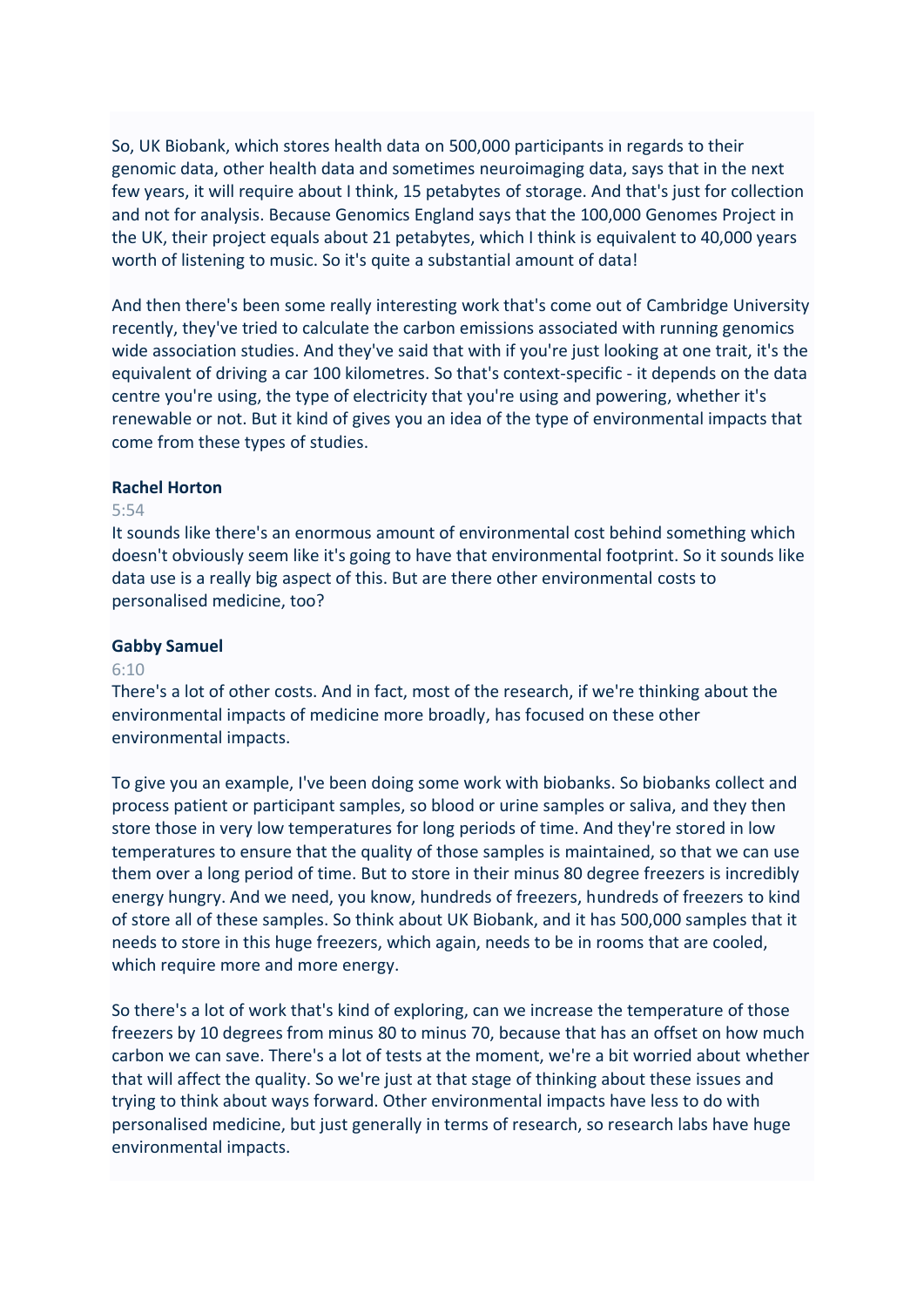So the University of Oxford, just published a couple of weeks ago, this really interesting study that looks at the biodiversity impacts of Oxford University. And the impacts are greater for the research than it is for travel, whereas most people will think, "Oh, I'm a researcher, I'm going to try and reduce my travel". But actually, the impacts that you know, single plastic waste, the toxic chemicals that are used in the labs, are all actually having a greater impact than travel. So there's a lot of work to be done, I think.

#### **Susie Weller**

#### 8:06

So much to think about and comprehend really, that, as you say, Rachel, you don't necessarily associate with personalised medicine. But I wondered, how do we balance the benefits of work with healthcare data against these environmental costs?

#### **Gabby Samuel**

#### 8:18

That's a really interesting question. And one I don't think I can answer? So I was at a workshop yesterday, which tried to bring together scholars and practitioners from digital health, so kind of personalised medicine, digital health and the health care and environmental sustainability scholars, and it's almost as if the two camps are just not really talking to each other, but we don't know how to bring them together, because how do you do those balancing acts?

And there was this call that we need to do a cost benefit analysis, but I think that's really reductionist, because you get into this polarised debate about… Well, when I did interviews, or my colleague did interviews with health researchers using UK Biobank data, they spoke about the worry about not having to worry about the environmental impacts, because their, their research was seen as intrinsically valuable. And there's a concern that if we say that something is intrinsically valuable, and requires so much benefit, that we could just maybe ignore the costs. So we need to be very careful about what that balancing means.

And I think it's also really important because while personalised medicine has brought about benefits, real benefits, a lot of it is still promise. So if you're doing a cost benefit analysis, you're basically weighing up promises, against… or potential promises, against harms, so that complicates the matter. And then we need to think about other issues like health for whom, so who is going to benefit from personalised medicine? Very often those that are going to benefit from personalised medicine or can access personalised medicine are not the ones that are going to be most harmed by the environmental impacts of it.

And then finally, in terms of the costs, we can't measure the costs yet. So if you say "what are the environmental impacts of me running this personalised medicine project?" – we can't do that yet. There's too much contestation in the field about how to even assess carbon emissions, let alone environmental impacts, let alone water consumption, let alone everything else that's going on. And there are arguments in the field about which prediction models to use, what's the most reliable, what's not. So, in short, I can't answer your question, Susie. But that's what my research is trying to do at the moment, is to start to think about ethical frameworks that we can use to help guide how we conduct personalised medicine research as we move forward.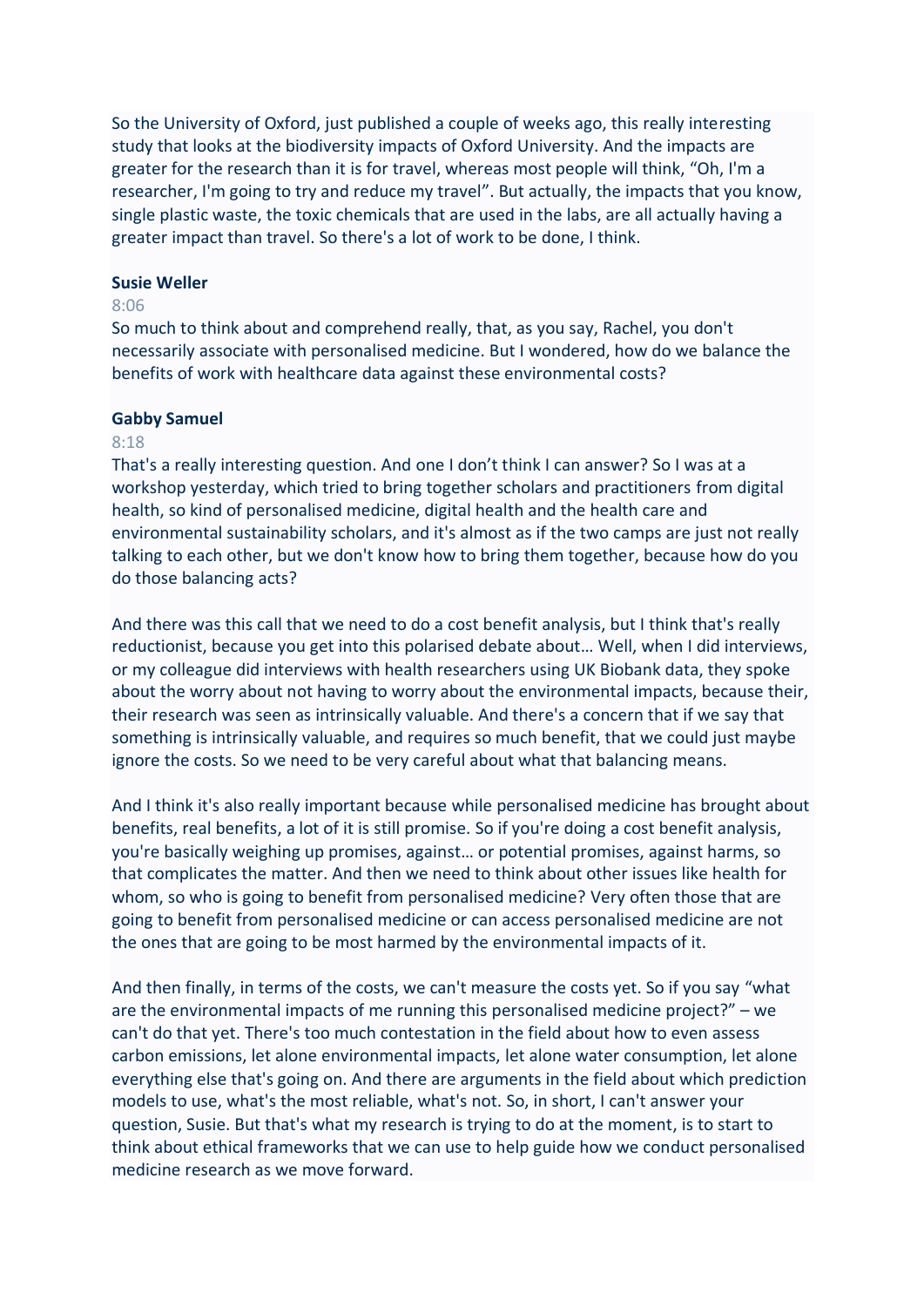## **Rachel Horton**

## $10.37$

It sounds an incredibly complex and challenging area. And I guess there's also in some ways, wouldn't it have to be a societal priority rather than any one individual person being able to do much about this? I'd be really interested to hear what you think about that.

## **Gabby Samuel**

## 10:52

I think you're like, totally right because from my interviews with health researchers, what I found is that some of them do want to think about environmental issues, but they feel like their hands are tied. And a lot of them would say, "Oh, well, you know, my institution is handling the data. So it's not really my issue", or, "Well, if the funding body required me to do it, then I'd worry about it, but they don't. So I'm not really worrying about it, because I don't have to", because we all know that we've all got different incentives, right, that we need to work towards. So I think, yeah, I think you're right, that it is… we need a more systematic approach to thinking about these issues. It's a collective responsibility.

## **Rachel Horton**

## 11:32

Gabby, I think I've heard you talk before about this sort of paradox, where if you make something more efficient, people use it more. And that's got its own environmental issues. Could you tell us a bit more about that, please?

#### **Gabby Samuel**

#### 11:44

A lot of my research is now kind of focusing on this issue, because it's the one that's most neglected in policy and also in research. And it's so complicated, because we don't know how to get around it. So it's called a rebound effect. And it basically means that, that the more efficient the digital system becomes that we have these, these rebounds, and one of the rebounds is that we can increase consumption.

So when I was talking to one of the health researcher interviewees, and we were talking about sustainability. And he said, "well, then the digital sector can make everything more efficient". And I said, "Well, what would you do with that efficiency?" And he said, "I'll just run bigger algorithms". So I think that really kind of highlights this rebound effect. I mean, we're doing some work in one of my other grants at the moment that's trying to figure out how best to get policymakers to take rebound effects seriously. And not just in the health sector, but more broadly, and we've come up with – they talk a lot about efficiency, it's the main thing that they talked about as a proxy for sustainability. And so we're thinking about ideas, such as saying efficiency with limits, where those limits are planetary limits, and where we become more efficient, but we don't fill that extra space with consumption. And how we move to that is, I don't know, anyone's guess. But I think we need to.

#### **Susie Weller**

 $13:01$